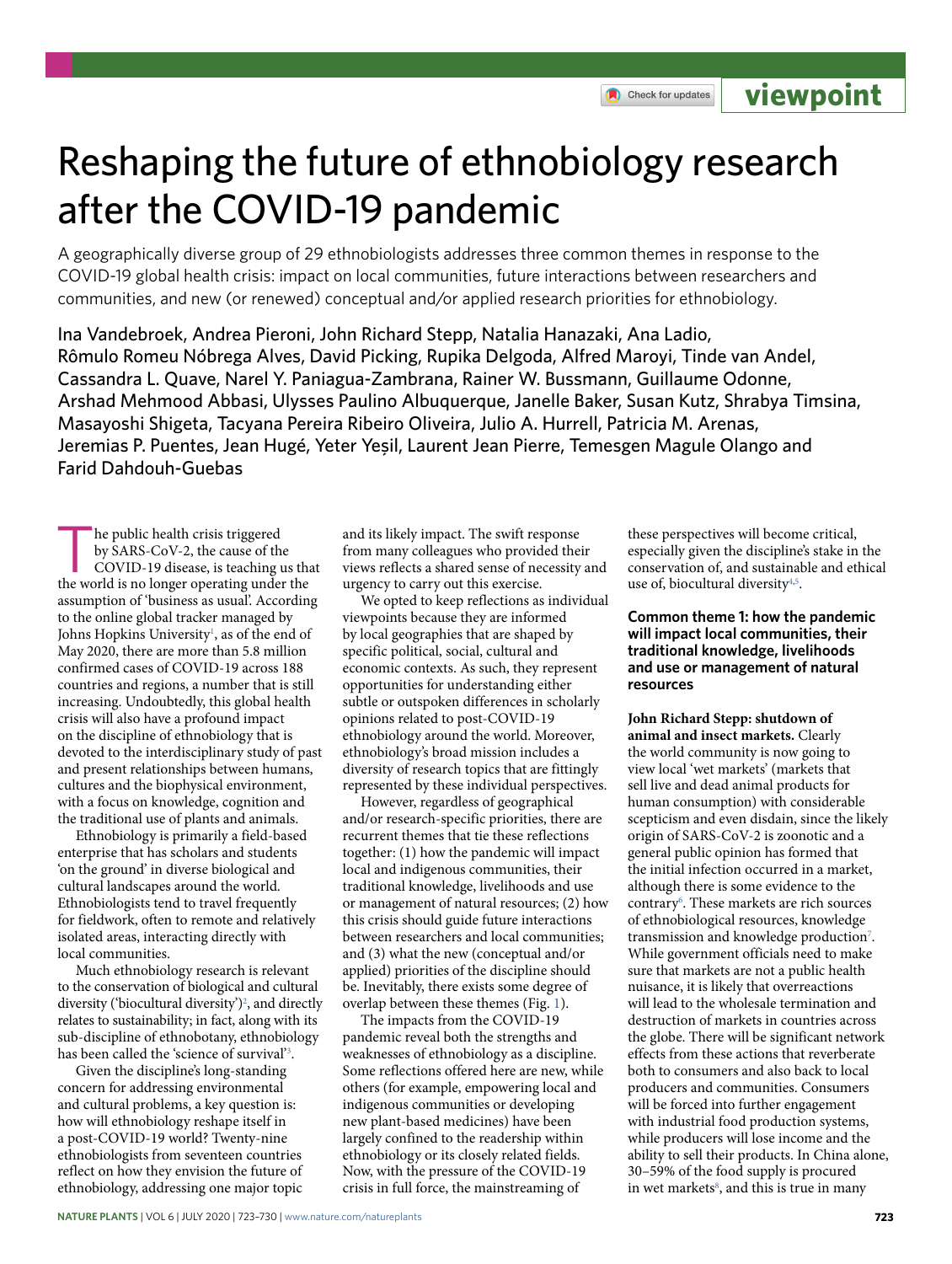# **viewpoint**



<span id="page-1-0"></span>**Fig. 1 | Schematic representation of three common themes in ethnobiology that were identified by a geographically diverse group of 29 ethnobiologists from 17 countries in response to the COVID-19 global health crisis.** (1) Impact on local communities, (2) future interactions between researchers and local communities and (3) new (or renewed) research priorities for ethnobiology. For each of these common themes, there will likely exist opportunities after the COVID-19 pandemic, but also barriers.

other countries as well. Animal and insect markets often coexist with markets for food, medicinal and ritual plants, so there is likely to be an impact on wild and cultivated local food plant production systems as well.

**Rômulo Romeu Nóbrega Alves and Tacyana Pereira Ribeiro Oliveira: the COVID-19 pandemic, wildlife trade and use regulations, and ethnobiology studies.** The coronavirus (COVID-19) pandemic has provoked severe public health and socioeconomic impacts worldwide, hereby raising attention to animal–human interactions. The impacts extend to disciplines assessing these interactions, such as ethnozoology. A major focus of ethnozoology is studying the use and trade of wild animals, activities which are strongly linked with virus transmissions to humans. The current pandemic is expected to promote important changes in animal exploitation regulations, such as those imposed by China on 24 February 2020, which banned the hunting, trade, consumption and farming of all edible terrestrial wildlife. Undeniably, if not for the coronavirus outbreak, this ban would have hardly been adopted by a country with such strong cultural preferences toward the use of wild animals. Likewise, other countries may follow the Chinese legislation

amendments. The legislation associated with wildlife exploitation is a crucial driver of the interactions between people and animals, and may imply difficulties in gathering ethnozoological data, primarily (illegal) trade data. This is an important issue to be considered when ethnozoological studies are pivotal in assessing animal trade and uses worldwide; for instance, by providing essential information on consumer demand, product source or destination, and trends in captures, prices and uses<sup>[9](#page-6-8),10</sup>. Conversely, an important role for ethnozoology following the COVID-19 crisis includes assessing conflicts that emerge from pandemic bans, hereby helping to promote dialogue between stakeholders (such as dealers, consumers and wildlife managers) and assessing shifts in trade and use of other animal groups not covered by the bans (that is, aquatic species), which will raise further conservation challenges.

**Farid Dahdouh-Guebas and Jean Hugé: adaptive co-management and mere livelihoods endangered by COVID-19 confinement measures.** Adaptive co-management brings together stakeholders linked somehow to the management of a social-ecological system  $(SES)^{11,12}$  $(SES)^{11,12}$  $(SES)^{11,12}$  $(SES)^{11,12}$ . These stakeholders often differ in community origin, ethnicity,

profession and age, and in the way they use, need and influence ecosystems. Adaptive co-management is built on short feedback loops and requires dialogue and knowledge exchange to co-identify problems and co-produce visions and actions that maintain the resilience of a SES in times of (global) change. However, live meetings, formal and informal consultations and knowledge exchange, decision-making processes and so on cannot easily be continued online in rural areas or in traditional systems. Next to technical issues (for example, network coverage, maintenance and electric power reliability), institutions underpinning adaptive co-management cannot simply be dematerialized and held online, at least not in the short run. This prompts the question: how adaptive is 'adaptive co-management', if vital co-management elements that occur 'live' are halted by confinement measures in view of an overriding public health crisis? Next to impeding dialogue and face-to-face contact, strict confinement measures have an even greater impact on people whose livelihoods directly depend on daily excursions to get water and food, such as people living in drylands, fishermen and so on. We must find a way to ensure that adaptive co-management is also resilient in the face of unexpected global crises, such as COVID-19. Inevitably, at some point, trade-offs need to be made by individuals left with the choice between respecting well-intentioned, top-down rules to protect society and public health, and focusing on day-to-day survival by fulfilling their individual and community needs.

**Tinde van Andel: COVID-19 increases the demand for medicinal plants, while traditional healers lose credibility.** The outbreak of the SARS-CoV-2 virus has increased the demand for medicinal plants, especially in heavily infected countries like China and the US[A13.](#page-6-12) Medicinal plants like ginger and turmeric are marketed as 'immune boosters' that cure or protect against the coronavirus<sup>14</sup>. The Chinese government credits traditional Chinese medicine as having cured thousands of patients with COVID-19 during the outbreak and proudly promotes herbal medicine as an alternative therapeutic solution<sup>15</sup>. Through (social) media, YouTube, TV and word-of-mouth, self-identified traditional healers argue that while Western doctors struggle to combat this new virus, they already know the cure, which they make using herbs from their own backyard or local markets<sup>16</sup>. As COVID-19 is a new disease for which there has been little time to experiment with plant-based cures, these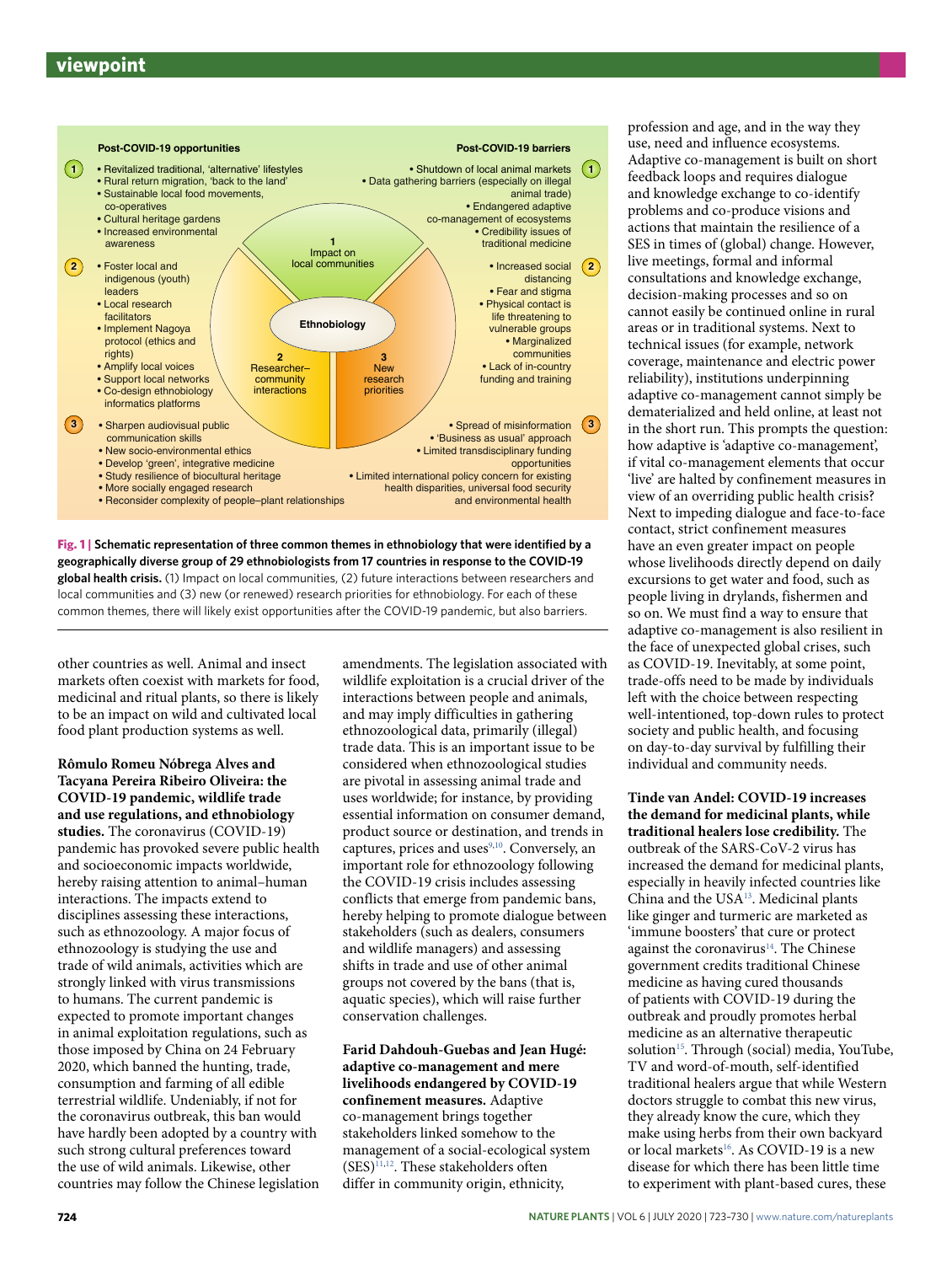claims give traditional healers and herbal medicine a bad name. Several herbs may effectively treat (the symptoms of) viral diseases like influenza<sup>17</sup>, but no research has been done yet on their effectiveness against the new SARS-CoV-2 virus. Still, the fear of this new disease and the absence of a cure or vaccine drives the global demand for medicinal plants to provide general health improvement and potential cures. Ethnobotanists have a key role to play in analysing these trends and explaining that, if public health is our concern, the potential beneficial or adverse effects of herbal medicine and the influence of alternative healers on healthcare-seeking behaviour should be taken seriously.

**Shrabya Timsina: rise of the alternative in** 

**South Asia.** As the surging movement of Dharmic patriotism encounters the COVID-19 crisis, the ethnobiological elements of Dharma in South Asia are attracting political and popular attention. The iconic yoga guru and Ayurved businessman Baba Ramdev drew criticism from health professionals for publicizing his 'finding' that ashvagandha (*Withania somnifera* (L.) Dunal) may ward off the virus $18$ . The most emblematic ethnobiological stir, however, was that of the ridiculed prescription of bovine urine and dung as medicine<sup>19</sup>. Ayurved works with a particular framework of bio-elements and diagnostic tools and, as such, anything, even excrement, can be rendered medicinal, depending on the patient's conditions. Thus, its cosmology interacts awkwardly with the secular need to scientifically prove its 'validity', which faces backlash from a section of society that labels it pseudoscientific quackery<sup>20</sup>, and it suffers from its association with right-wing nationalism<sup>21</sup>. Consumerism and politicization simultaneously promote and endanger this heritage. But, its emphasis on locally procurable ingredients, yogic lifestyle and clean environments contrasts with the centralized, financially restrictive and mechanical approach of subcontinental biomedicine, now overwhelmed by crowded hospitals and scarce drugs. The crisis demonstrates the ills of overurbanization, narrow diets and sedentary lifestyles that compromise the immune response. The virus' origin stories are promoting vegetarianism and the re-consecration of nature. With millions of labour migrants now unemployed and the volatility of globalization again exposed, the crisis may encourage a heritage-oriented 'back to the land' movement built on the importance of nature worship and minimalist agrarian living, which, if handled cleverly, could

redefine what is currently categorized 'alternative medicine'.

**Yeter Yeşil: ethnobiological knowledge and local income generation after COVID-19.** In addition to publishing in scientific journals, ethnobiological data should, after analysis, be arranged and communicated in an accessible and understandable way to the people from whom such data were obtained. The public should also be warned about products that may pose a significant health threat, including the plant and animal products they use in cultural traditions. The outbreak of COVID-19 has revealed the importance of transmitting accurate information to the public clearly and effectively.

At the same time, the COVID-19 pandemic may lead people to consider immigration back to rural areas; that is, a lifestyle closer to nature. Previous to COVID-19, the declining labour demand in agriculture provoked high rates of migration from rural to urban areas in Turkey<sup>22</sup>. However, the pandemic has now inevitably halted life, especially in large cities, where large numbers of people with close interpersonal relationships are confined to small areas. As ethnobotanists, we need to design studies that consider and prioritize economic returns to the countryside, which, as a result, may help reverse migration caused by economic problems. In particular, the development of cooperatives and other sustainable local food movements can be supported rather than represent the dominant industrial food economy<sup>23</sup> in order to generate extra income. Thus, local production helps to ensure that people have a self-sufficient economic structure, and ethnobiology can play a proactive role in supporting such initiatives.

**Laurent Jean Pierre: roots redux — the importance of the 'Jaden Kwéyòl' and endangered ethnobiological knowledge in a post-COVID-19 world, and for mitigation and adaptation to climate change.** With the current COVID-19 pandemic and predicted climate uncertainty, there is growing international concern for safe foods and medicines, food security, sovereignty, local livelihoods and sustainability. Now more than ever, it has become necessary to prepare to feed and self-medicate an increasing world population, which, according to 2019 United Nations population prospects, is projected to grow by 34%, from 7.7 to 9.7 billion people, by 2050. Therefore, it is essential for small Caribbean island states to focus on feeding their people, promoting self-administered primary

healthcare at the household level and simultaneously reducing high 'nutraceutical' (food and medicine) import bills without overexploiting the environment. Hereby, our endangered ethnobotanical knowledge and the indigenous language associated with the Creole Garden (Jaden Kwéyòl), which instructs on preparation procedures for self-medication and self-sustainability at the community level, is essential to maintain the biosphere and ethnosphere that constitute the true web of life<sup>24</sup>.

By its very nature, the Jaden Kwéyòl uses low or no inputs, encourages biodiversity and cultural diversity ('biocultural diversity'), and supports a healthy and varied diet<sup>25</sup>. More specifically, in times of global crises when people are quarantined or isolated to prevent the spread of infection, it is important to ask: (1) which insights and lessons can be learned from this agricultural medical heritage, and (2) how do we sustainably use and manage this cultural heritage for creating health and wealth vital to present and future generations? We postulate that the model of the Jaden Kwéyòl is replicable for many people in diverse geographical localities.

## **Common theme 2: how the COVID-19 crisis should guide future interactions between ethnobiology researchers and local communities**

**Andrea Pieroni: time for co-creating a new way of ethnobiological being, experiencing and living.** The consequences of this pandemic, and the fears and social distance it has created, will transform the ways we interact with local (especially elderly) participants. More participatory research via local facilitators will be crucial, as well as a more robust use of online interacting tools. The panic that this pandemic is generating around the world will plausibly lead to a scarring stigmatization of cultural groups from countries heavily affected by the virus. Additionally, since the pandemic is (correctly) perceived as life threatening for aged community members and other vulnerable societal groups — who are often key study participants for ethnobiologists — face-to-face encounters will become more difficult. Therefore, this pandemic is challenging the meaning of 'being social'. Ethnobiology methods might need to reshape their ethos and become more 'situated['26;](#page-6-25) that is, 'embedded' in local lives. This can be a unique chance to rethink ethnobiology as a platform and as a process, and not merely as a scientific discipline. According to Nygren<sup>27</sup>, scholars "have been happy to highlight the 'indigenous point of view' and to see local people as producers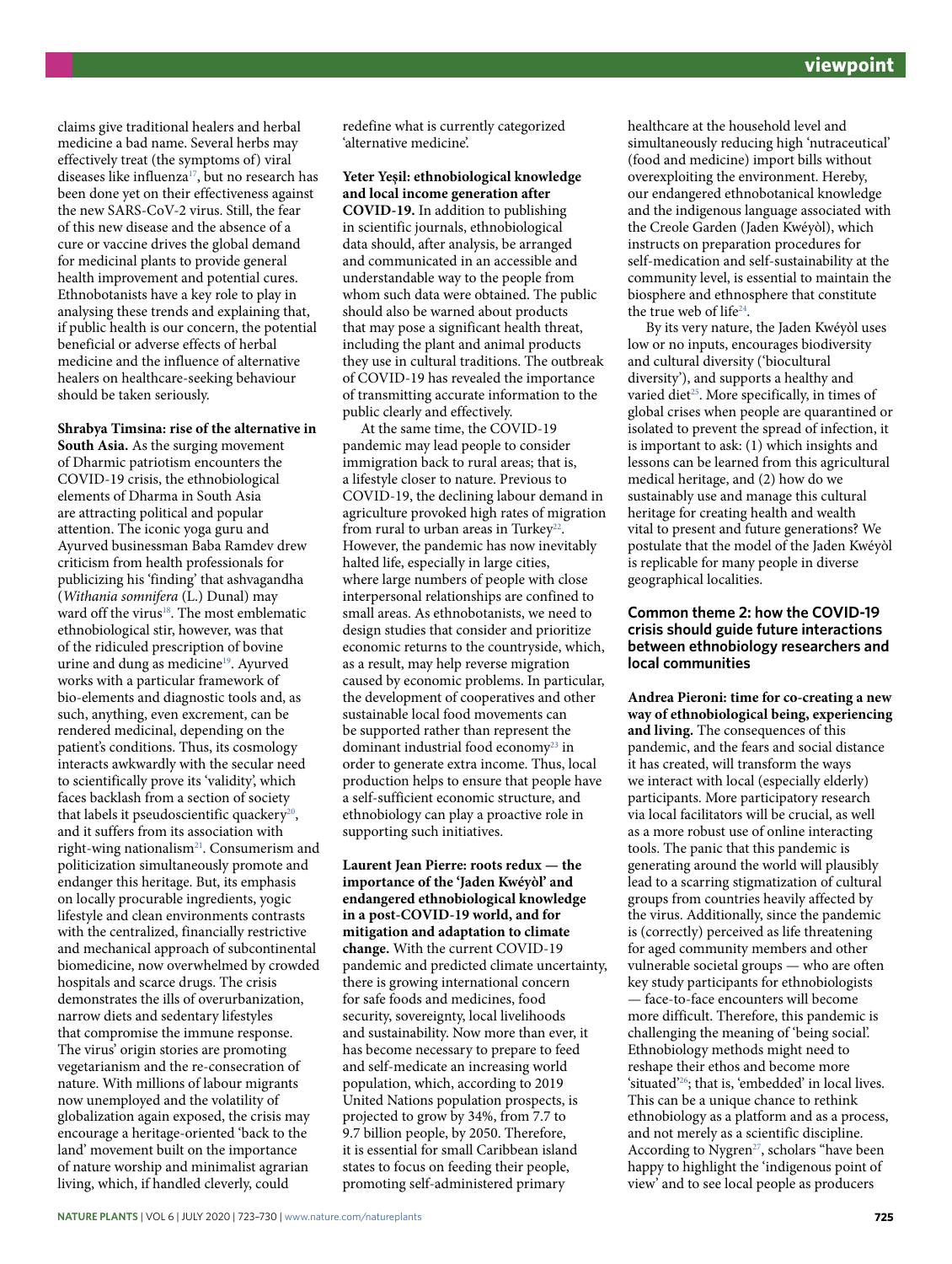of endogenous knowledge regarding natural resource management, cosmological theories and medical cures; however, less attention has been paid to the contested and hybrid character of such knowledge". Nygren argued that knowledge systems should be seen as negotiating processes involving multiple actors and complex power relations. Ecological 'knowing' and practice are collaborative concepts<sup>28</sup>. Scientists, environmentalists and local communities should co-create long term processes with different nuances of knowing and living, and collective experimentation.

#### **Natalia Hanazaki: reshaping research**

**with local people.** …and then, a new virus invisibly arrived, causing an illness against which no one had prior immunity, sometimes symptomless, but killing more people than we could have imagined… This story of COVID-19 is an old story. Now we can feel, watch and live a small part of the terror that assaulted so many Amerindian people for more than five centuries. This time we all share a lack of prior immunity, but in the long term, those without proper healthcare assistance will suffer most. COVID-19, spread worldwide through airplane travel by the upper classes, will disproportionately affect the poorest and marginalized, including indigenous peoples and local communities (IPLC). What can we do as researchers and global citizens? First, we need to demand proper healthcare assistance from governmental authorities for IPLC facing this new disease while understanding and respecting their cultural contexts. Second, we should support IPLC networks that share information, especially to those living in remote areas, via social media, radio and other technologies, about the need to quickly respond to this epidemic with IPLCs' own measures of social isolation and restriction of outsiders. Finally, as researchers, we need to increase our awareness of ourselves as potential vectors of COVID-19 and other diseases. We have the responsibility to learn from what is happening, to improve our understanding of complex networks connecting people and appreciate how different cultures perceive and interact with the biological world. Ultimately, the main focus of ethnobiology is to help us value the simplest and most important thing in life: being human.

**Narel Y. Paniagua-Zambrana and Rainer W. Bussmann: COVID-19 as incentive for the ethnobiology community to finally implement the Nagoya Protocol**. Although the ratification of the *Nagoya Protocol on Access to Genetic Resources and Fair and Equitable Participation in the* 

*Benefits from their Use in the Convention on Biological Diversity*[29](#page-6-28) has brought a boost to the recognition of the rights of IPLC, their participation in ethnobiology research often is still fragmentary. In this scenario, COVID-19 might be an incentive to change that and give local participants the role they deserve — to not only be participants, but also investigators and co-authors. Rather than sending (mostly) Western students and researchers around the globe, COVID-19 might finally force the ethnobiology community to focus on training local community researchers so that they can conduct interviews in their own communities, and then to fully participate in data analysis and publication.

COVID-19 could well highlight the possible contribution of local communities to global health. Viruses of Coronaviridae also have a long history of infecting humans. However, the pathogenicity of viruses belonging to Coronaviridae are generally believed to be low. Hypothetically speaking, local communities residing in areas with prevalence of Coronoviridae vectors or reservoirs could have also developed plant-based remedies both for curative as well as preventive purposes. In globalized science, the knowledge that our counterparts share with us must be protected so that it cannot be appropriated by actors who did not participate in the original study for both scientific and commercial purposes, and the benefits of the research must include the repatriation of the data obtained. COVID-19 could be a trigger to finally achieve this.

**Arshad Mehmood Abbasi: COVID-19 and marginalized communities.** Human beings, the most intellectual and influential creatures of this universe, have been ominously influenced by nature through the emergence of COVID-19. Although the emergence of an infectious disease is not a new test for human survival, nonetheless, the effects of COVID-19 in an era of contemporary scientific knowledge and technologies is frightening. This pandemic has not only traumatized humans and shaken the social, economic, cultural and religious bases of human life, but it is also redefining human attitudes towards natural resources. Although indigenous people and other communities in rural areas are economically marginalized, they represent a real hub of traditional knowledge. However, isolation caused by the COVID-19 pandemic has significantly influenced their robust socio-cultural and religious bonds. Consequently, the role of ethnobiologists is crucial to help them cope with post-COVID-19 circumstances and shape future strategies and policies.

However, without professional training and funding, this will be specifically challenging for those working in developing countries in collaboration with deprived and disempowered communities living in remote areas with deficient modern amenities. Incorporating these much-needed measures will facilitate better interactions among ethnobiologists and native people, and will also contribute to coping with such disasters in a more appropriate manner in the future.

## **Janelle Baker and Susan Kutz: zoonosis and ethnobiological knowledge.**

Ethnobiology field research in 2020 has come to a halt as indigenous communities limit access to outsiders during the COVID-19 pandemic. Concurrently, communities are encouraging members to return to the land for food and social distancing. A likely and very positive outcome is a revitalized connection with family and the land and improvements to intergenerational transmission of knowledge, both of which will lead to stronger food security and sovereignty.

COVID-19, however, is not the first, and will not be the last, wildlife zoonosis to emerge from the human–animal interface with pandemic consequences<sup>30</sup>. Indigenous people, who retain an intimate relationship with wildlife as part of their physical and cultural well-being, are facing ongoing and amplifying risks of zoonotic diseases in an increasingly stressed world; yet, they are also part of the solution. Grounded in multi-generational knowledge and typically living in remote areas, indigenous communities are the first line of defence for recognizing changes in their ecosystems<sup>31</sup>.

In a COVID-19 world, the importance of co-production of knowledge, supporting indigenous educational opportunities and fostering indigenous ethnobiologists is paramount for biocultural diversity in remote regions<sup>32</sup>. Community youth can further this research collaboration and education, bridging the gap between indigenous and scientific knowledge, as they can learn and share information both online and in the bush. Armed with the right tools to gather and record indigenous knowledge, and with the right partnerships to translate this knowledge to action, indigenous communities become essential leaders in wildlife, human and environmental health surveillance.

**Masayoshi Shigeta: change of person–'life' relationships (including with viruses) — meaning of domestication, social distancing and cultural proximity in a post-COVID-19 era.** The physical distance between two (living and/or non-living)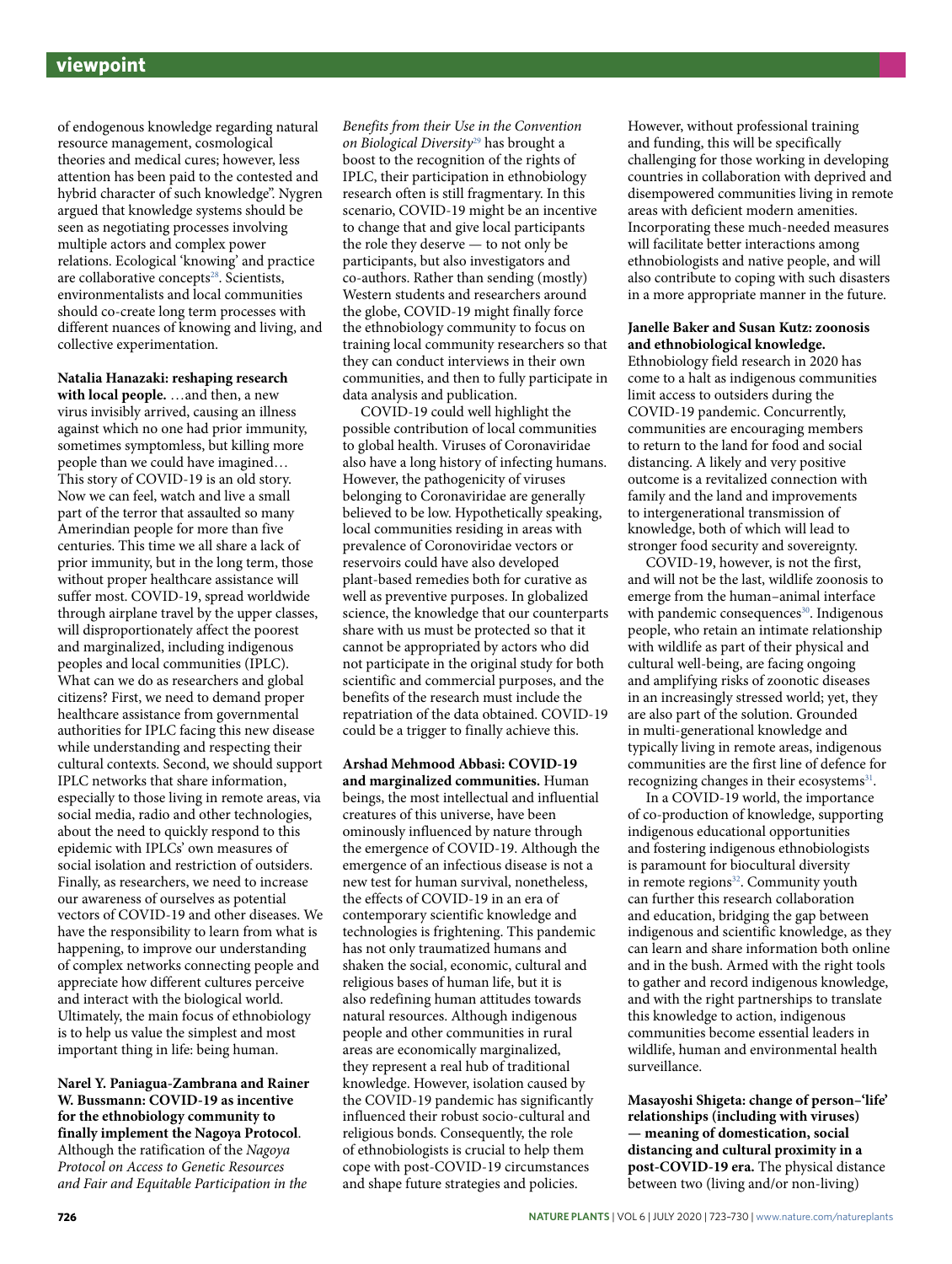things is important in many disciplines, including ethnobiology. The study of domestication is defined as the mutual (symbiotic) interactions between two living things (organisms) that enhance the life value of each other. I have been studying human–plant relationships by looking at local knowledge related to ensete cultivation (including *Ensete ventricosum* (Welw.) Cheesman) in the southern part of Ethiopia. My focus has always been on the intimate relationships between two living entities. However, in the case of COVID-19, a killer virus and non-living entity, the case fatality rate (number of reported deaths per number of reported cases) is up to 13[%33](#page-6-32). What is more, the mode of dissemination of this virus may cause worse calamities than the Great Plague and H1N1-type influenza. In the post-COVID-19 era, much stricter norms of public health behaviour are foreseen as a global standard, including maintaining social distancing at all times. Likewise, there are likely going to be changes in the indigenous mode of interacting with living (and/or non-living) things, and naturally the meaning of cultural proximity may (or may not change) qualitatively. As ethnobiologists, our new role can be to trace changes in the interactions that will occur after COVID-19, and to describe these phenomena. Another important question is how we as researchers can rebuild our interactions with local people, which should also be a part of our new research agendas.

**Temesgen Magule Olango: co-designing post-COVID-19 ethnobiology in sub-Saharan Africa (SSA).** The impact of COVID-19 will likely be pronounced in SSA, profoundly altering the lives and livelihoods of the rural and urban poor, including IPLC. The region is uniquely exposed to the global emergency because of weakly developed healthcare systems, scarcity of public health personnel and limited financial resources. Interactions between existing vulnerabilities and the COVID-19 pandemic would intensify damages to social, health and food systems. Societal strains accompanied by fears and uncertainties will lead to changes in behaviours and beliefs of people. A plethora of malpractices, myths, social stigmatizations and scepticism will linger, hindering dialogues and engagements. In fighting back against COVID-19 in all its dimensions, ethnobiologists should take their stake through proactive steps for shaping the future, including (1) highlighting the possible contributions of local communities and their less understood wild and cultivated natural foods, as well as eco-pharmacological environments for resilience of local and global food and health

systems; (2) airing voices of disadvantaged IPLC for equitable rights for benefit sharing; (3) designing customized action frameworks for decentralized capacity building for local stakeholders; and (4) partnering for ethnobiology informatics platforms for informed decision making. Although many of these actions might be deemed overly time-consuming and an unnecessary drain on scarce resources, they remain necessary contributions for co-designing the future of changing socio-cultural environments and human relationships to natural resources in the wake of the post-COVID-19 pandemic in SSA.

### **Common theme 3: what the new (conceptual and/or applied) priorities of ethnobiology as a discipline should be**

**Ina Vandebroek: a revolution is needed in how we communicate and collaborate.** The COVID-19 crisis shows a real need for better mainstreaming of scientific facts and important lessons learned from ethnobiology research to counter the spread of misinformation. This amplified communication strategy will also drive much-needed continued attention to urgent global challenges many ethnobiologists are studying, ranging from the worldwide decline in biological and cultural diversity to health disparities faced by immigrant communities in urban environments. Ethnobiologists are doing a great job of communicating to their peers. Now they will also have to sharpen their audiovisual communication skills to reach those outside the scientific community more effectively and more often.

In addition to better shaping the public dialogue, the post-COVID-19 world will hopefully also see a concerted action from ethnobiologists in advocating for increased funding for international and transdisciplinary collaborations, cutting across existing barriers in the social and natural sciences and across geopolitical boundaries<sup>34</sup>. Unfortunately, in many countries, funding for these two divisions is still operating in parallel, with scarce cross-pollination. A similar limitation exists for geographical funding opportunities, which are too often restricted to predefined regions or countries. Such limitations significantly hamper joint ethnobiology research in today's globalized world. Collaborations between researchers and community members should also become more visible, so that community voices are increasingly heard instead of being interpreted by scientists. Breaking down these walls will require coordinated action. If the COVID-19 crisis is showing us that we

are all connected, we should use this as an opportunity to communicate and collaborate more intensely than ever.

**Ana Ladio: ethnobiology studies raised the alarm about the socio-environmental crisis and now provide a foundation for a new set of socio-environmental ethics.** Ethnobiology has often been described as a naive science, and misunderstood to be a discipline that yearns for the old ways of the indigenous cultures of the world. One of our main focuses has been to study these cultures' health and food systems. These systems are based on self-sufficiency and agroecological concepts, and rooted in non-exploitative relational models (sensu<sup>35</sup>) with an ethical commitment to renewing natural cycles. Those who follow these relational models know without a doubt that their destiny is irrevocably connected to the destiny of Mother Earth. The COVID-19 crisis shows us that the ethnobiology research carried out in these communities provided an early warning to the current socio-environmental crisis. The main causes for this pandemic have been the imposition of unscrupulous global market logic based on actions such as the indiscriminate destruction of forests, the use of damaging agrochemicals in industrial agriculture and, in particular, the illegal trafficking of wild species. The lack of food and health autonomy in urban centres, with inhabitants who no longer relate to nature, makes these areas highly vulnerable in this crisis. Therefore, after COVID-19, ethnobiology should have a much stronger role to play, proclaiming loudly to the world the ethical guidelines to be followed, which we learned from the indigenous peoples<sup>36</sup>. Ethnobiology should be an essential instrument in this new stage, with a call to reflect and sustain, with scientific evidence, a new conception of human health interconnected with the sustainability of the biosphere.

**David Picking and Rupika Delgoda: ethnomedicine fit for the twenty-first century — a post-COVID-19 perspective.** The Caribbean, like many regions in the Global South, faces significant health inequalities and potentially catastrophic repercussions from the health and economic impact of COVID-19. The region does, however, benefit from its unique biodiversity and rich culture of ethnomedicine<sup>37</sup>. At this time, perhaps more than ever, it is imperative that these are fully developed for the greater good. Cuba, by example, is unique in the region in its development of 'green medicine', providing a compelling illustration of scientific and traditional medicine merging. Cuba's green medicine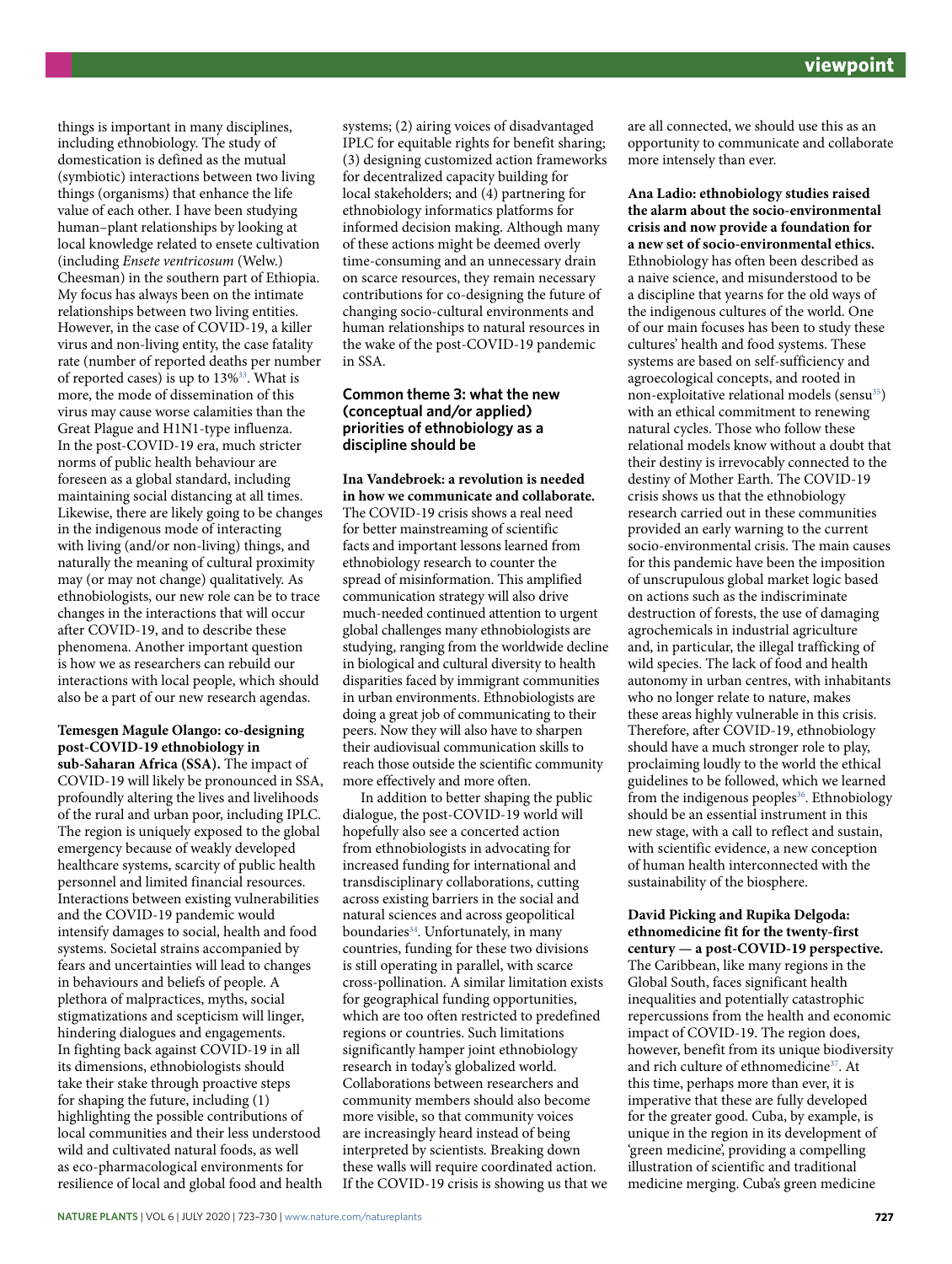focuses on prevention before intervention, reducing reliance on pharmaceutical drugs and keeping medicine close to the communities it serves<sup>[38](#page-6-37)</sup>.

Partnering collaboratively and equitably with communities and traditional knowledge holders continues to hold potentially valuable insights into many of today's health challenges. While nature-based searches have and continue to inspire the development of treatments for a wide range of diseases<sup>[39](#page-6-38)</sup>, COVID-19 delivers an urgent call to prioritize funding and innovative research methods for traditional medicines. Examples include the use of systems biology and reverse pharmacology to improve and confirm the efficacy and safety of *Argemone mexicana* L., a traditional treatment for malaria in Mali<sup>40</sup>.

A post-COVID-19 world presents an opportunity for a reboot, a re-evaluation and a re-envisioning of healthcare, the development of medicines that come from and are available to those in the Global South, and the development of a green, integrated or ethnomedicine fit for the twenty-first century.

**Alfred Maroyi: COVID-19 — a need to highlight its biological and socio-cultural dimensions.** In the advent of globalization, human travel, trade and transportation increased, and the outbreak of COVID-19 underscores the need to develop prevention protocols towards safeguarding public health. Pharmacological research done over many centuries aimed at developing new microbial vaccines has failed to develop effective preventive viral vaccines and effective antiviral therapies. The unique biology of viruses makes it difficult to develop viral vaccines, as some viruses have very high mutation rates. Therefore, collaboration between researchers is required to shed more light on COVID-19 and human–virus interactions. In ethnobiology research, ethnopharmacological insights and socio-cultural factors are all important in the management and control of the COVID-19 outbreak. Since COVID-19 is widespread and a major public health problem, it is important to understand the broader social and cultural contexts that contribute to the experiences of affected persons, their families and their communities, including the role of socio-cultural factors such as inequality, informal settlements, inadequate health care systems and cultural beliefs in the spread and/or prevention of the epidemic. This is particularly important in South Africa and other countries in sub-Saharan Africa, where rural and urban communities have historically faced different public health challenges. Socio-cultural factors

often associated with rural communities include poverty, poor sanitation, illiteracy and social stigma of infectious diseases. Therefore, public health interventions aimed at combating COVID-19 should also address the socio-cultural factors associated with the rural–urban divide.

**Cassandra L. Quave: a new look at traditional health strategies in the aftermath of COVID-19**. The rapid emergence of COVID-19 has put a tremendous strain on Western systems of medicine across the globe, overwhelming healthcare personnel and medical supply chains, especially in urban centres. Strategies have been overwhelmingly reactive, rather than proactive, both in tracking and treating cases. Individuals with underlying chronic health conditions have been among those at greatest risk, highlighting the importance not only of chronic disease prevention, but also health promotion and maintenance. Across many cultures, traditional systems of medicine put great emphasis on proactive health measures rather than reactive critical care. Yet the scientific basis of many traditional medical interventions remains poorly understood; this includes pharmacological activities of foods and medicines, as well as the psychological impacts of ritual practices on health and well-being. Medicinal plants are fundamental to the pharmacopoeia of many traditional medical systems, and while an estimated 28,187 species have been documented for use in plant-based medicine<sup>41</sup>, most have not been evaluated using modern laboratory techniques. Ethnobiologists are poised to make important contributions to the documentation, evaluation and dissemination of traditional health strategies. Collaborations between scientists across diverse disciplines, including ethnobiology, chemistry, microbiology, pharmacology, psychology, immunology and more, can open up new paths to enriching medical resources and shifting paradigms towards more holistic care across the world. Moreover, ethnobiologists can serve as key connectors between local stakeholders and scientists, facilitating pathways for equitable access and benefit sharing. At a time when the public has lost much control over their health and well-being, the need for a deeper understanding of intercultural health paradigms<sup>42</sup> has never been greater.

**Guillaume Odonne: ethnobiology in motion — COVID-19 as a trigger to consider the dynamics and resilience of biocultural heritage.** Local knowledge is never fixed, since cultural groups exchange,

wage war, dissolve and reconstitute over time. Some groups experienced collapses, as did most of Americas' peoples in the past  $500$  years<sup>43</sup>. Among those communities still surviving, a high biocultural resilience arose to radical change, and this must be understood as a major cultural trait<sup>44</sup>. Adaptation mainly concerns cultural relationships to changing ecosystems, but also to the pathosphere (the global panorama of surrounding pathogens), driving changes in people's religious, medicinal and sociocultural systems. The COVID-19 pandemic is a unique opportunity to switch from a fixist to a dynamic view of ethnobiological knowledge. Deciphering the mechanisms of changes in biocultural heritage might help to better understand these societies than through recording lists of species that become often obsolete in the next few decades, since medicinal floras worldwide are full of alien species<sup>45</sup>.

Documenting biocultural dynamics through time thus needs an urgent and long-term investment in fundamental research. As an example, during the last five years, the Teko people from French Guiana, with a population of  $\sim$  500 people, lost 20% of their elders, which means a significant decrease in the biocultural heritage of this community. The COVID-19 pandemic, which particularly affects elderly persons, will likely erase a substantial part of humanity's biocultural heritage worldwide. It is therefore crucial to invest in its interdisciplinary and participatory inventory and to decolonize methods, so that research is conducted in an intercultural and respectful way, and towards mutual benefit<sup>46</sup>. Ethnobiology as an academic science owes this to local knowledge.

**Ulysses Paulino Albuquerque: towards a more rigorous and socially engaged ethnobiological science.** The community of ethnobiologists has long advocated more theoretical and methodological rigor in the research being carried out. The discussion about the dichotomy between quantitative versus qualitative research, for example, is already out of date. We concluded that we need to overcome the phase of traditional surveys to answer questions that are original, relevant and have some importance (whether theoretical or applied). In a post-COVID-19 world, these questions are even more important. Scientists will be increasingly demanded to produce relevant knowledge, either to advance science or to improve people's quality of life. The association of COVID-19, as well as other diseases, with human patterns of use of biodiversity (regardless of scale), poses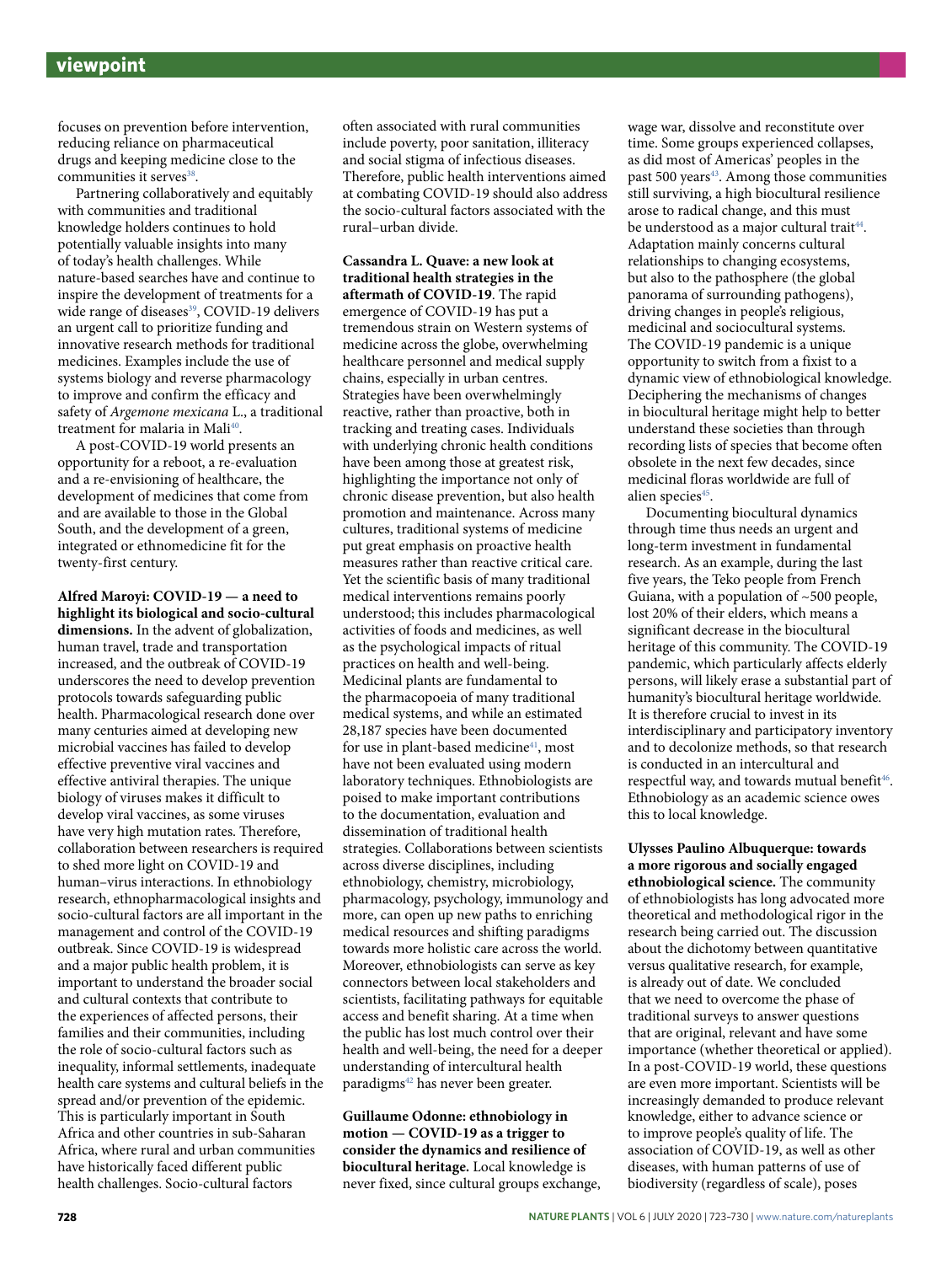significant challenges for ethnobiologists, such as (1) the planning and execution of studies on broad geographical scales; (2) the need to act more and more in cooperation, uniting different skills and expertise; and (3) the carrying out of the movement to unite knowledge from different areas of science through the active participation of different professionals. In a post-COVID-19 world, ethnobiologists will face major changes in social dynamics, which will influence field activities, migrations, emergencies and the re-emergence of diseases. Also, we will need to respond to other challenges that ethnobiologists should address, including climate change and its effects on biocultural diversity. The post-COVID-19 world makes the definitive invitation for ethnobiologists to review their research agendas.

#### **Julio A. Hurrell, Patricia M. Arenas and Jeremías P. Puentes: re-thinking ethnobiology — the challenges of**

**complexity**. It is difficult to assess the impacts of the COVID-19 pandemic when we are still going through its evolution. However, several omens for the post-COVID-19 global scenario regarding health, social and economic aspects, among others, are discouraging. In this context of uncertainty, many local ethnobiological investigations have already encountered problems, especially with field work (interruption of surveys or loss of collaborators among others) due to the often mandatory quarantines affecting both researchers and collaborators. We have suspended our own work in urban ethnobotany with Chinese immigrants in the metropolitan area of Buenos Aires, Argentina. In recent years, pre-COVID-19, ethnobiology has shown an intense development of theoretical and methodological issues that were forcing a re-evaluation of the discipline, which has made evident the intrinsic complexity of ethnobiology's object of study, the web of relationships between people and their biological environments within the framework of biocultural systems. This implies, for example, re-thinking nature and culture as a unit (not as separate pathways), or re-considering interviews as communication systems that generate meaning (not as mere information exchange). This recursive reflection would help to give new meaning to ethnobiology after the COVID-19 crisis, which should not only be understood as a 'catastrophe' but as a 'decision' or 'critical judgment'; that is, an opportunity for change.  $\Box$ 

Ina Vandebroek<sup>**D**1⊠</sup> Andrea Pieroni $\mathbf{D}^2$ , John Rich[ard](http://orcid.org/0000-0002-2844-6704) Stepp<sup>3</sup>, Natalia Hanazaki<sup>4</sup>, Ana Ladio<sup>1</sup> [,](http://orcid.org/0000-0001-6824-0797) Rômulo Romeu Nóbrega Alves<sup>®6</sup>,

DavidPicking<sup>7</sup>, Rupika Delgoda<sup>7</sup>, Alfred Maroyi<sup>8</sup>, Tinde van Andel<sup>n</sup><sup>9</sup>, Cassandra L. Quave<sup>10</sup>, Narel Y. Paniagua-Zambrana<sup>11</sup> Rainer W. Bussmann<sup>12</sup>, Gu[illa](http://orcid.org/0000-0001-9978-3866)ume Odonne<sup>13</sup>, Arshad Mehmood Abbasi<sup>D14</sup> Ulysses Pauli[no](http://orcid.org/0000-0002-7865-8123) Albuquerque<sup>15</sup>, Janelle Baker<sup>(D<sub>16</sub>, Susan Kutz<sup>17</sup>,</sup> Shrabya Timsina<sup>18</sup>, Masayoshi Shigeta<sup>D19</sup>, Tacyana Pereira Ribeiro Oliveira<sup>120</sup>, Julio A. Hurrell<sup>21</sup>, Patricia M. Arenas<sup>21</sup>, Jeremias P. Puentes<sup>21</sup>, Jean Hugé<sup>22</sup>, Yeter Yeşil<sup>23</sup>, Laurent Jean Pierre<sup>24</sup>, Temesgen Magule Olango<sup>25</sup> and Farid Dahdouh-Guebas<sup>26</sup>

<sup>1</sup> Institute of Economic Botany, The New York Botanical Garden, The Bronx, NY, USA. <sup>2</sup>University *of Gastronomic Sciences, Pollenzo, Italy. 3 University of Florida, Gainesville, FL, USA. 4 Universidade Federal de Santa Catarina, Florianopolis, Brazil. 5 Universidad Nacional del Comahue-CONICET, INIBIOMA, Bariloche, Argentina. 6 Universidade Estadual da Paraíba, Campina Grande, Brazil. 7 Te University of the West Indies, Mona Campus, Kingston, Jamaica. 8 University of Fort Hare, Medicinal Plants and Economic Development (MPED) Research Centre, Alice, South Africa. 9 Naturalis Biodiversity Center, Leiden, the Netherlands. 10Department of Dermatology, School of Medicine, Emory University, Atlanta, GA, USA. 11Herbario Nacionál de Bolivia, Universidad Mayor de San Andrés, La Paz, Bolivia. 12Department of Ethnobotany, Institute of Botany and Bakuriani Alpine Botanical Garden, Ilia State University, Tbilisi, Georgia. 13LEEISA (Laboratoire Ecologie, Evolution, Interactions des Systèmes Amazoniens), CNRS, Université de Guyane, IFREMER, Cayenne, French Guiana. 14Department of Environmental Sciences, COMSATS University Islamabad, Abbottabad Campus, Pakistan. 15Laboratory of Ecology and Evolution of Social-Ecological Systems, Universidade Federal de Pernambuco, Recife, Brazil. 16Athabasca University, Athabasca, Alberta, Canada. 17Department of Ecosystem and Public Health, Faculty of Veterinary Medicine, University of Calgary, Calgary, Alberta, Canada. 18Te Forest School at the Yale School of the Environment, New Haven, CT, USA. 19Graduate School of Asian and African Area Studies, Kyoto University, Kyoto, Japan. 20Universidade Estadual da Paraíba, João Pessoa, Brazil. 21Laboratorio de Etnobotánica y Botánica Aplicada (LEBA), CONICET, Universidad Nacional de La Plata, La Plata, Argentina. 22Open University of the Netherlands, Heerlen, the Netherlands. 23Department of Pharmaceutical Botany, Faculty of Pharmacy, Istanbul University, Istanbul, Turkey. 24Saint Lucia Archaeological and Historical Society (SLAHS), Castries, Saint Lucia. 25School of Plant and Horticultural Science, Hawassa University, Hawassa, Ethiopia. 26Department of (Organism) Biology, Systems Ecology and Resource Management, Free University of Brussels ULB-VUB, Brussels, Belgium.*  ✉*e-mail: [ivandebroek@nybg.org](mailto:ivandebroek@nybg.org)*

# Published online: 22 June 2020

#### <https://doi.org/10.1038/s41477-020-0691-6>

#### References

- <span id="page-6-0"></span>1. Dong, E., Du, H. & Gardner, L. *Lancet Infect. Dis.* **20**, 533–534 (2020).
- <span id="page-6-1"></span>2. Maffi, L. Annu. Rev. Anthropol. 34, 599-617 (2005).
- <span id="page-6-2"></span>3. Prance, G. T. *Econ. Bot.* **61**, 1–2 (2007).
- <span id="page-6-3"></span>4. Hunn, E. *J. Ethnobiol.* **27**, 1–10 (2007).
- <span id="page-6-4"></span>5. Wolverton, S. *Econ. Bus. Lett.* **4**, 21–25 (2013).
- <span id="page-6-5"></span>6. Huang, C. et al. *Lancet* **395**, 497–506 (2020).
- <span id="page-6-6"></span>7. Kuhnlein, H. V. *J. Ethnobiol.* **34**, 12–27 (2014).
- <span id="page-6-7"></span>8. Maruyama, M., Wu, L. & Huang, L. *J. Retail. Consum. Serv.* **30**, 33–39 (2016).
- <span id="page-6-8"></span>9. Alves, R. R. N., Silva, J. S., Chaves, L. D.S. & Albuquerque, U. P. in *E*thnozoology*:* Anima*ls in our Lives* (eds Alves, R. R. N. & Albuquerque, U. P.) 481–496 (Elsevier, 2018).
- <span id="page-6-9"></span>10. Cooney, R. et al. *Conserv. Lett.* **10**, 367–374 (2017).
- <span id="page-6-10"></span>11. Hugé, J. et al. *J. Environ. Manage.* **183**, 988–997 (2016).
- <span id="page-6-11"></span>12. Plummer, R. et al. *Ecol. Econ.* **140**, 79–88 (2017).
- <span id="page-6-12"></span>13. Caspani, M. U. S. Coronavirus threat fuels demand for traditional herbal remedies. *Reuters* [https://www.reuters.com/article/](https://www.reuters.com/article/us-health-coronavirus-usa-herbs/u-s-coronavirus-threat-fuels-demand-for-traditional-herbal-remedies-idUSKBN20W2GR) [us-health-coronavirus-usa-herbs/u-s-coronavirus-threat-fuels](https://www.reuters.com/article/us-health-coronavirus-usa-herbs/u-s-coronavirus-threat-fuels-demand-for-traditional-herbal-remedies-idUSKBN20W2GR)[demand-for-traditional-herbal-remedies-idUSKBN20W2GR](https://www.reuters.com/article/us-health-coronavirus-usa-herbs/u-s-coronavirus-threat-fuels-demand-for-traditional-herbal-remedies-idUSKBN20W2GR) (2020).
- <span id="page-6-13"></span>14. Suherdjoko. Semarang herbalists develop Jamu Corona to boost immune system. *The Jakarta Post* [https://www.thejakartapost.](https://www.thejakartapost.com/news/2020/03/22/semarang-herbalists-develop-jamu-corona-to-boost-immune-system.html) [com/news/2020/03/22/semarang-herbalists-develop](https://www.thejakartapost.com/news/2020/03/22/semarang-herbalists-develop-jamu-corona-to-boost-immune-system.html)[jamu-corona-to-boost-immune-system.html](https://www.thejakartapost.com/news/2020/03/22/semarang-herbalists-develop-jamu-corona-to-boost-immune-system.html) (2020).
- <span id="page-6-14"></span>15. Mai, J. & Lo, K. Beijing pushes traditional Chinese medicine as coronavirus treatment despite questions over benefts. *South China Morning Post* [https://www.scmp.com/news/](https://www.scmp.com/news/china/society/article/3076500/beijing-pushes-traditional-chinese-medicine-coronavirus) [china/society/article/3076500/beijing-pushes-traditional](https://www.scmp.com/news/china/society/article/3076500/beijing-pushes-traditional-chinese-medicine-coronavirus)[chinese-medicine-coronavirus](https://www.scmp.com/news/china/society/article/3076500/beijing-pushes-traditional-chinese-medicine-coronavirus) (2020).
- <span id="page-6-15"></span>16. Langa, P. L. We spoke to a traditional healer about Covid-19. *CityPress* [https://city-press.news24.com/Trending/](https://city-press.news24.com/Trending/we-spoke-to-a-traditional-healer-about-covid-19-20200327) [we-spoke-to-a-traditional-healer-about-covid-19-20200327](https://city-press.news24.com/Trending/we-spoke-to-a-traditional-healer-about-covid-19-20200327)  $(2020)$
- <span id="page-6-16"></span>17. Li, T. & Peng, T. *Antiv. Res* **97**, 1–9 (2013).
- <span id="page-6-17"></span>18. Ulmer, A. Indian guru's tips to ward off coronavirus anger health professionals. *Reuters World News* [https://www.reuters.com/](https://www.reuters.com/article/us-health-coronavirus-india-ayurveda/indian-gurus-tips-to-ward-off-coronavirus-anger-health-professionals-idUSKBN21515M) [article/us-health-coronavirus-india-ayurveda/indian](https://www.reuters.com/article/us-health-coronavirus-india-ayurveda/indian-gurus-tips-to-ward-off-coronavirus-anger-health-professionals-idUSKBN21515M)[gurus-tips-to-ward-of-coronavirus-anger-health](https://www.reuters.com/article/us-health-coronavirus-india-ayurveda/indian-gurus-tips-to-ward-off-coronavirus-anger-health-professionals-idUSKBN21515M)[professionals-idUSKBN21515M](https://www.reuters.com/article/us-health-coronavirus-india-ayurveda/indian-gurus-tips-to-ward-off-coronavirus-anger-health-professionals-idUSKBN21515M) (2020).
- <span id="page-6-18"></span>19. Siddiqui, D. Hindu group offers cow urine in a bid to ward of coronavirus. *Reuters World News* [https://www.reuters.](https://www.reuters.com/article/us-health-coronavirus-india-cow-urine-pa/hindu-group-offers-cow-urine-in-a-bid-to-ward-off-coronavirus-idUSKBN2110D5) [com/article/us-health-coronavirus-india-cow-urine-pa/](https://www.reuters.com/article/us-health-coronavirus-india-cow-urine-pa/hindu-group-offers-cow-urine-in-a-bid-to-ward-off-coronavirus-idUSKBN2110D5)  [hindu-group-ofers-cow-urine-in-](https://www.reuters.com/article/us-health-coronavirus-india-cow-urine-pa/hindu-group-offers-cow-urine-in-a-bid-to-ward-off-coronavirus-idUSKBN2110D5)
- [a-bid-to-ward-of-coronavirus-idUSKBN2110D5](https://www.reuters.com/article/us-health-coronavirus-india-cow-urine-pa/hindu-group-offers-cow-urine-in-a-bid-to-ward-off-coronavirus-idUSKBN2110D5) (2020).
- <span id="page-6-19"></span>20. Beall, J. *Int. J. Womens Dermatol.* **2**, 115–116 (2016).
- <span id="page-6-21"></span><span id="page-6-20"></span>21. Khalikova, V. R. *South Asia: J. S. Asian Stud.* **40**, 105–22 (2017). 22. Öztürk, M., Topaloğlu, B., Hilton, A. & Jongerden, J. *J. Balk. Near*
- <span id="page-6-22"></span>*East Stu.* **20**, 513–530 (2018). 23. Anderson, C. R., Brushett, L., Gray, T. W. & Renting, H. *JAFSCD*
- <span id="page-6-23"></span>**4**, 3–9 (2014). 24. Davis, W. The Wayfinders: why Ancient Wisdom Matters in the Modern World (House of Anansi Press Inc., 2009).
- <span id="page-6-24"></span>25. Degras, L. Le Jardin Créole, Repères Culturels, Scientifiques et
- <span id="page-6-25"></span>Techniques (Éditions Jasor Archipel Des Sciences, 2005). 26. Nazarea, V. D. (eds). *Ethnoecology: Situated Knowledge*, *Located Lives* (Univ. of Arizona Press, 1999).
- <span id="page-6-26"></span>27. Nygren, A. *Crit. Anthropol.* **19**, 267–288 (1999).
- <span id="page-6-27"></span>28. Whyte, K. P. *Ecol. Process.* **2**, 7 (2013).
- <span id="page-6-28"></span>29. About the Nagoya Protocol. *Convention on Biological Diversity* <https://www.cbd.int/abs/about/> (2015).
- <span id="page-6-29"></span>30. Daszak, P. *Lancet* **380**, 1883–1884 (2012).
- <span id="page-6-30"></span>31. Kutz, S. & Tomaselli, M. *Science* **364**, 1135–1137 (2019).
- <span id="page-6-31"></span>32. *North American Regional Declaration on Biocultural Diversity:*  The Atateken Declaration [https://www.cbd.int/portals/](https://www.cbd.int/portals/culturaldiversity/docs/north-american-regional-declaration-on-biocultural-diversity-en.pdf) [culturaldiversity/docs/north-american-regional-declaration](https://www.cbd.int/portals/culturaldiversity/docs/north-american-regional-declaration-on-biocultural-diversity-en.pdf)[on-biocultural-diversity-en.pdf](https://www.cbd.int/portals/culturaldiversity/docs/north-american-regional-declaration-on-biocultural-diversity-en.pdf) (2019).
- <span id="page-6-32"></span>33. Oke, J. & Heneghan, C. Global covid-19 case fatality rates. *CEBM* [https://www.cebm.net/covid-19/global-covid-](https://www.cebm.net/covid-19/global-covid-19-case-fatality-rates/)[19-case-fatality-rates/](https://www.cebm.net/covid-19/global-covid-19-case-fatality-rates/) (2020).
- <span id="page-6-33"></span>34. Jahn, T., Bergmann, T. & Keil, F. *Ecol. Econ.* **79**, 1–10 (2012).
- <span id="page-6-34"></span>35. Muradian, R. & Pascual, U. *Curr. Opin. Env. Sust.* **35**, 8–14 (2018).
- <span id="page-6-35"></span>36. Rozzi, R. *Environ. Ethics* **34**, 27–50 (2012).
- <span id="page-6-36"></span>37. Vandebroek, I. & Picking, D. *Popular Medicinal Plants in Portland and Kingston*, *Jamaica* (Pear Tree Press, 2016).
- <span id="page-6-37"></span>38. Escalona Arranz, J. et al. in *Therapeutic Medicinal Plants: From Lab to the Market* (eds Duarte, M. C. T. & Rai, M.) 174–187 (CRC Press, 2015).
- <span id="page-6-38"></span>39. Newman, D. J. & Cragg, G. M. *J. Nat. Prod.* **83**, 770–803 (2020).